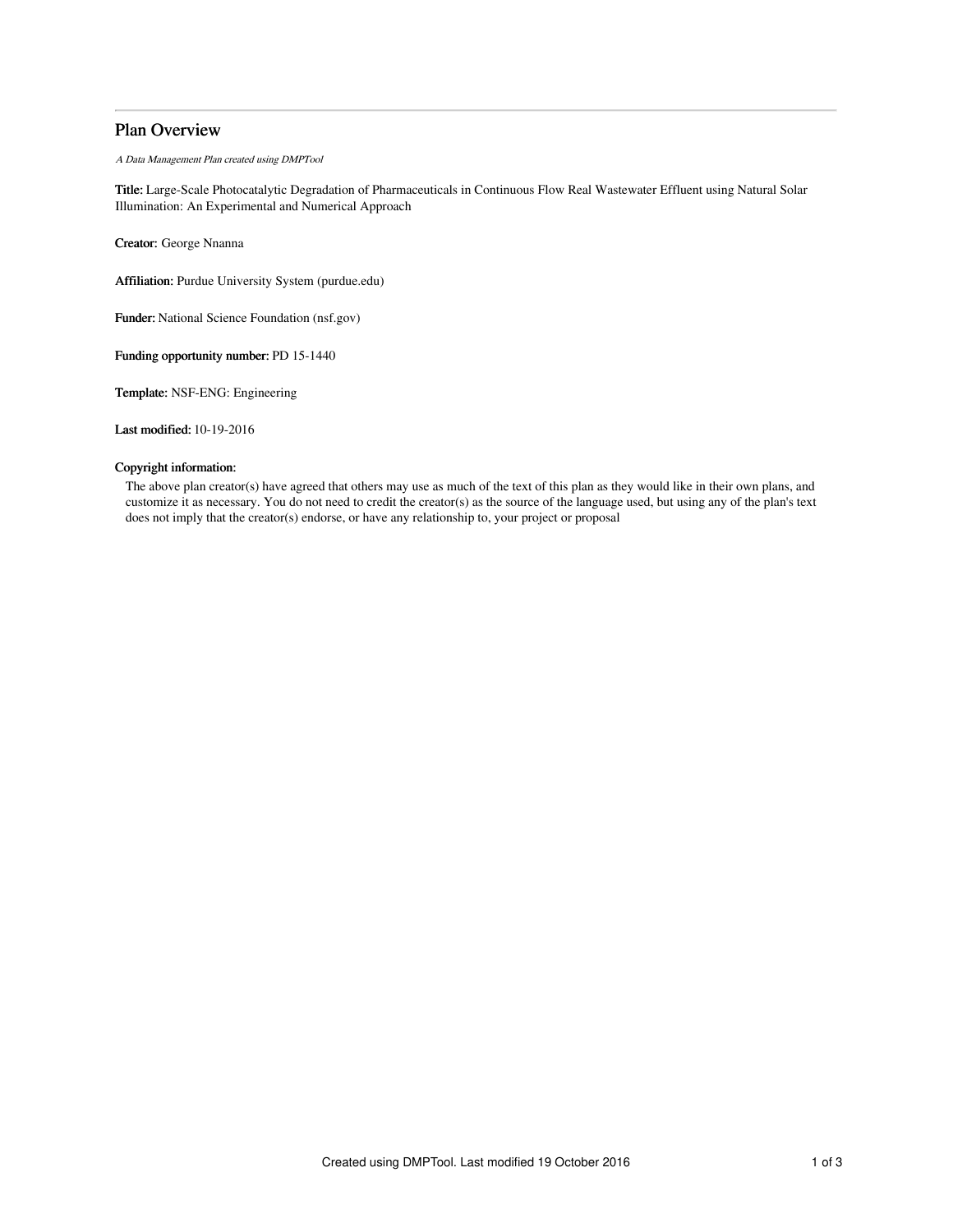# Large-Scale Photocatalytic Degradation of Pharmaceuticals in Continuous Flow Real Wastewater Effluent using Natural Solar Illumination: An Experimental and Numerical Approach

#### Roles and responsibilities

The Data Management Plan should outline the rights and obligations of all parties as to their roles and responsibilities in the management and retention of research data. It must also consider changes to roles and responsibilities that will occur should a principal investigator or co-PI leave the institution.

The PI, Dr. Nnanna, is responsible for overall management of the project. He is specifically responsible for the design and fabrication of the experimental facility as well as conducting all the experimental tests. Furthermore, he will coordinate water sample collections from participating wastewater treatment plants and coordinate meetings and teleconferences.

Co-PI, Dr. Vargo, is responsible for analytical tests to measure the concentration of pharmaceutical contaminants.

Co-PI, Dr. Kim, is responsible for the numerical simulations.

Justus Ndukaife (Ph.D. student) will provide support to both Drs. Nnanna and Kim.

Mr. Bob Theodorou of Gary Sanitary District will provide assistance with sample collections.

All data generated will be stored in an R-drive within Purdue university Water Institute. Access to the data will be available to all PIs.

#### Expected data

The Data Management Plan should describe the types of data, samples, physical collections, software, curriculum materials, and other materials to be produced in the course of the project. It should then describe the expected types of data to be retained.

The data expected will include the degradation rate based on changes in carbon dioxide before and after the reactors, and changes in pharmaceutical concentrations; effects of pH, flow rate, exposure time, natural organic matter, influent concentration, solar intensity and photocatalyst particle size on degradation efficiency.

## Period of data retention

The Data Management Plan should describe the period of data retention. Minimum data retention of research data is three years after conclusion of the award or three years after public release, whichever is later. Public release of data should be at the earliest reasonable time. A reasonable standard of timeliness is to make the data accessible immediately after publication, where submission for publication is also expected to be timely. Exceptions requiring longer retention periods may occur when data supports patents, when questions arise from inquiries or investigations with respect to research, or when a student is involved, requiring data to be retained a timely period after the degree is awarded. Research data that support patents should be retained for the entire term of the patent. Longer retention periods may also be necessary when data represents a large collection that is widely useful to the research community. For example, special circumstances arise from the collection and analysis of large, longitudinal data sets that<br>may require retention for more than three

There is no time limit for keeping the data. The data will be shared with wastewater treatment plants to enable them optimize photocatalytic reactor. It will be presented in conferences, and published in journals. The data will also be made available to relevant departments such as environmental engineering and biology that have interest in photocatalysis.

#### Data formats and metadata

#### The Data Management Plan should describe the specific data formats, media, including any metadata.

The experimental data will be available in EXCEL spreedsheet format and also graphically. The numerical codes is based Density Function Theory (DFT), Molecular Dynamics (MD), and Finite Element Method (FEM).

#### Data dissemination and policies for public access, sharing and publication delays

The Data Management Plan should clearly articulate how "sharing of primary data" is to be implemented. It should describe dissemination approaches that will be used to make data available to others.Policies for public access and sharing should be described, including provisions for appropriate protection of privacy, confidentiality, security, intellectual property, or other rights or requirements. Research centers and major partnerships with industry or other user communities must also address how data are to be shared and managed with partners, center members, and other major stakeholders. Publication delay policies (if applicable) must be clearly stated. Investigators are expected to submit significant findings for publication quickly that are consistent with the publication delay obligations of key partners, such as industrial members of a research center. The data will be disseminated in the following forms:

a. Wastewater Treatment Plant through workshops

- b. Conference presentations and journal publications
- c. Engineering Summer Program for High School students
- d. Teachers Camp each summer, high school teachers are invited for one-week to take remedial lectures on emerging topics in engineering
- e. Posted on the Purdue Water Institute website, http://centers.pnw.edu/water-institute/

### Data storage and preservation of access